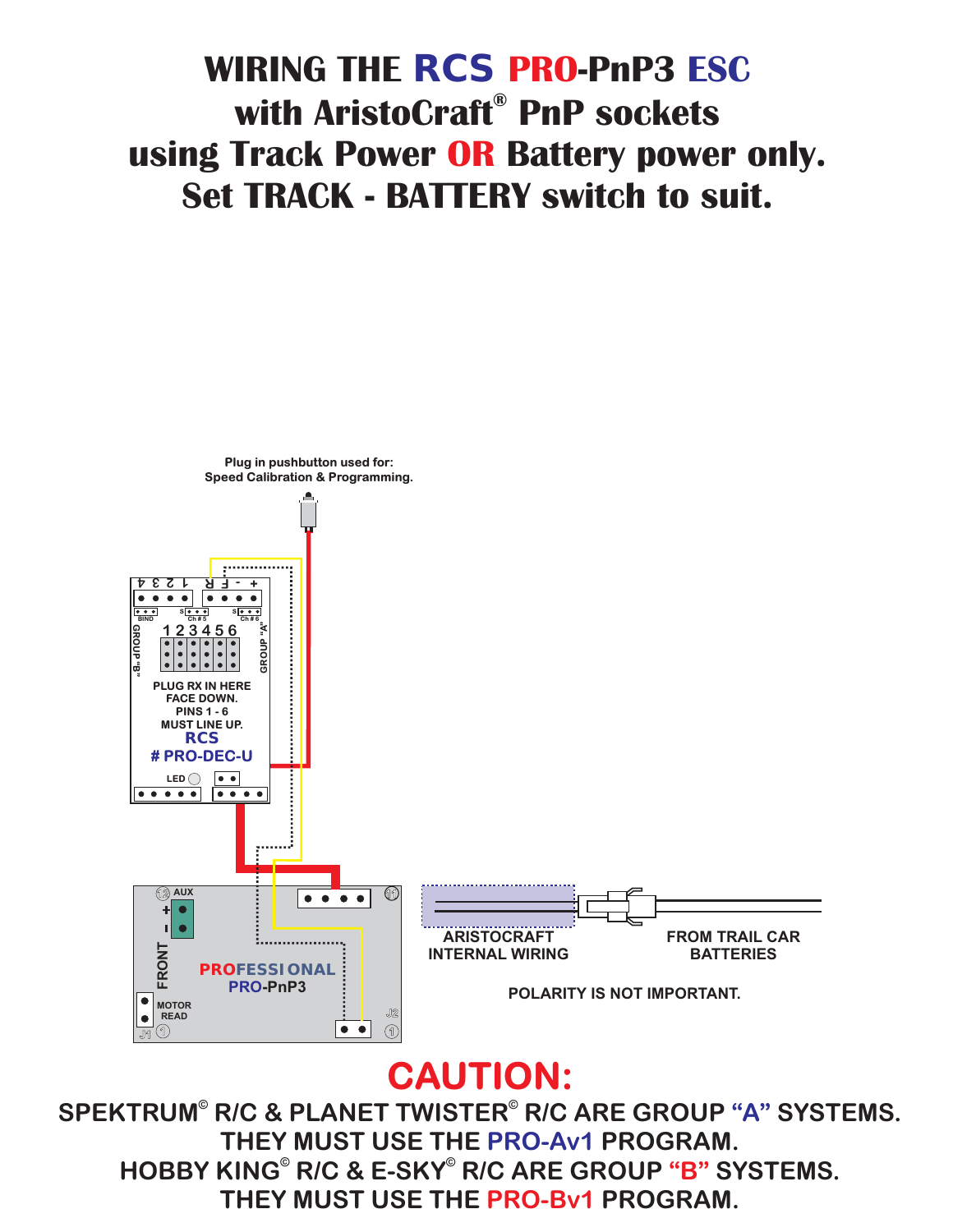# **with AristoCraft**® PnP sockets **using Track Power AND Battery back up using Track Power Battery back up Set TRACK - BATTERY switch to TRACK. Set TRACK - BATTERY switch to TRACK. WIRING THE RCS PRO-PnP3 ESC**



HOBBY KING<sup>®</sup> R/C & E-SKY<sup>®</sup> R/C ARE GROUP "B" SYSTEMS. **THEY MUST USE THE PRO-Bv1 PROGRAM.** SPEKTRUM® R/C & PLANET TWISTER® R/C ARE GROUP "A" SYSTEMS. **THEY MUST USE THE PRO-Av1 PROGRAM.**